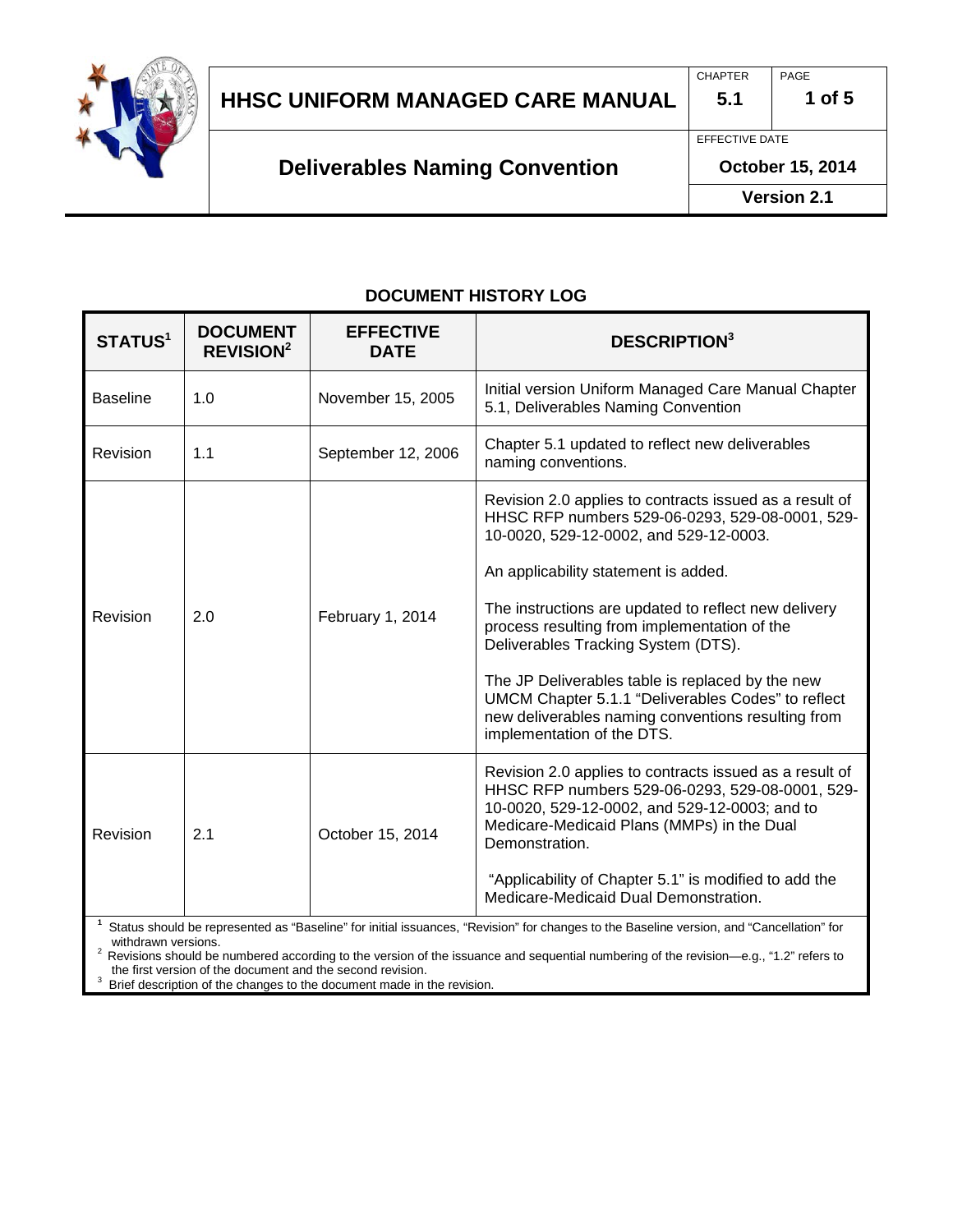

### **Applicability of Chapter 5.1**

**Applicability** Added by Version 2.0 and Modfied by Version 2.1

This chapter applies to Managed Care Organizations (MCOs) participating in the STAR, STAR+PLUS (including the Medicare-Medicaid Dual Demonstration), STAR Health, CHIP, Children's Medicaid Dental Services, or CHIP Dental Programs, and any other Texas Medicaid or CHIP capitated managed care contract that references this Report. In this chapter, references to "CHIP" or the "CHIP Managed Care Program(s)" apply to the CHIP and CHIP Dental Programs. References to "Medicaid" or the "Medicaid Managed Care Program(s)" apply to the STAR, STAR+PLUS, STAR Health, and Children's Medicaid Dental Services Programs. For purposes of this Chapter, the term "MCO" includes health maintenance organizations (HMOs), exclusive provider organizations (EPOs), Dental Contractors, insurers, Medicare-Medicaid Plans (MMPs), and any other entities licensed or approved by the Texas Department of Insurance. The requirements in this chapter apply to all Programs, except where noted.

#### **Instructions**

On June 1, 2012, HHSC deployed the Deliverables Tracking System (DTS). MCOs must submit all deliverables listed in UMCM Chapter 5.1.1 "Deliverables Codes" to HHSC through TXMedCentral in the XXXDTS folder unless otherwise indicated. All other deliverables must be submitted to HHSC through TXMedCentral in the XXXDELIV, XXXCSR, and XXXFSR folders, as designated in UMCM Chapter 5.0 "Consolidated Deliverables Matrix".

On or after September 1, 2012, any deliverable received with a name that does not match this new naming convention will be automatically rejected.

This new system was designed to aid Health Plan Management (HPM) with the organization of the deliverables outlined in the UMCM. The process for submission of the deliverables remains the same, but DTS will provide the MCO with an automated notification e-mail advising the MCO of its submission status (see *[Sample DTS](#page-3-0)  [Notification](#page-3-0)*). This notification does not validate the quality of the data received, but simply confirms that the deliverable was received. The notification also includes a submission confirmation number that can be used to reference the deliverable at any time. DTS notifications are delivered to the email address that the MCO provides to its Health Plan Manager.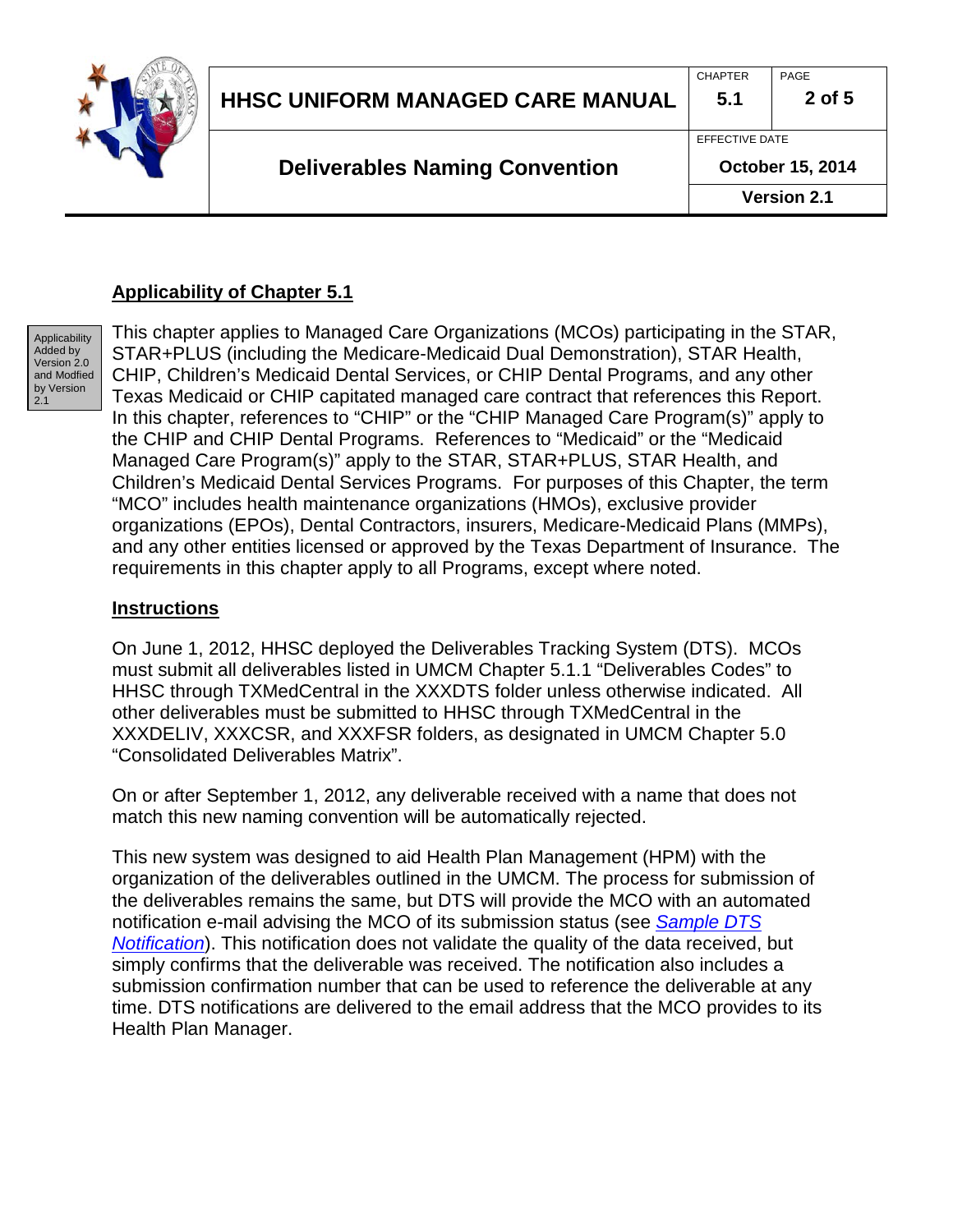

## **HHSC UNIFORM MANAGED CARE MANUAL 5.1 3 of 5**

EFFECTIVE DATE

**Version 2.1**

Under the new naming convention, each deliverable will be represented by a unique 3 letter combination. (UMCM Chapter 5.1.1 "Deliverables Codes" provides the code for each deliverable.)

The structure of the code is as follows. (Colors are added for clarity.)

## **099ABCXYY0114.xls**

**099** is the plan code (with a leading 0 if it is only 2 digits).

**ABC** is the deliverable code.

This code is unique to each deliverable type.

(See the first column in Chapter 5.1.1 for the codes.)

**X** refers to the reporting period for that deliverable.

- W: Weekly report
- M: Monthly report
- Q: Quarterly report
- A: Annual report
- C: Conditional report (if approved by HPM)
- O: One-time report (if approved by HPM)

**YY** represents the period (data-capturing period) covered in this deliverable.

The format for the YY is two numeric digits representing one of the following.

CALENDAR year (two last digits) FISCAL quarter (01–04) CALENDAR month (01–12) CALENDAR week (01–52).

**0114** represents the month and last two digits of the year, for the period covered in this deliverable.

For the deliverables that span multiple months, the last month of the data should be used in the naming convention.

Example: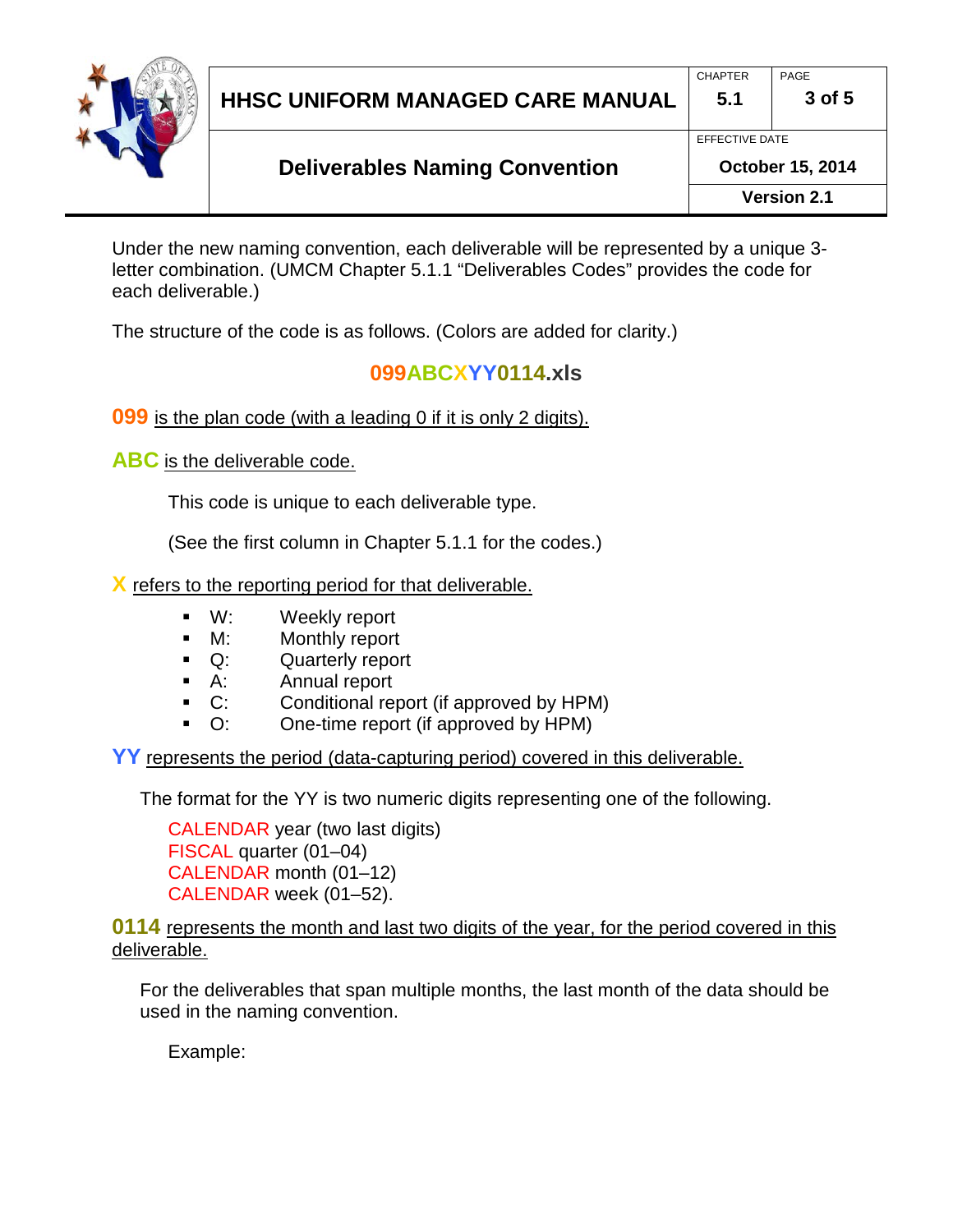

## **HHSC UNIFORM MANAGED CARE MANUAL 5.1 4 of 5** CHAPTER PAGE EFFECTIVE DATE

## **Deliverables Naming Convention**

**Version 2.1**

Quarterly report: for 2nd quarter (Dec–Feb), use 0214 for last month of quarter and year.

Annual report: for data from Sep–Aug, use 0814 for last month of reporting period and year.

## **Examples with X and YY combined**

Weekly (based on the calendar week)

First week of January: W01 Last week of December: W52

(At this time, there are no weekly deliverables submitted to the Deliverables Tracking System.)

#### Monthly (based on the calendar month)

January: M01 June: M06 September: M09 November: M11

### **Quarterly**

1st Qtr: Sep–Nov (Q01) 2nd Qtr: Dec–Feb (Q02) 3rd Qtr: Mar–May (Q03) 4th Qtr: Jun–Aug (Q04)

Annual: represented by the two last digits of the year.

Conditional: represented by 00, as in C00.

One-Time report: represented by 00, as in O00 (the letter O followed by two zeros).

### <span id="page-3-0"></span>**Sample DTS Notification**

This confirms that HHSC has received the deliverable(s) referenced below. It does not validate the informational content within the file. It is the MCO's responsibility to resubmit any deliverable with a status of Non-Compliant Invalid File Name.

If you have questions please contact a member of your Health Plan Management team. The following files were received and loaded successfully: